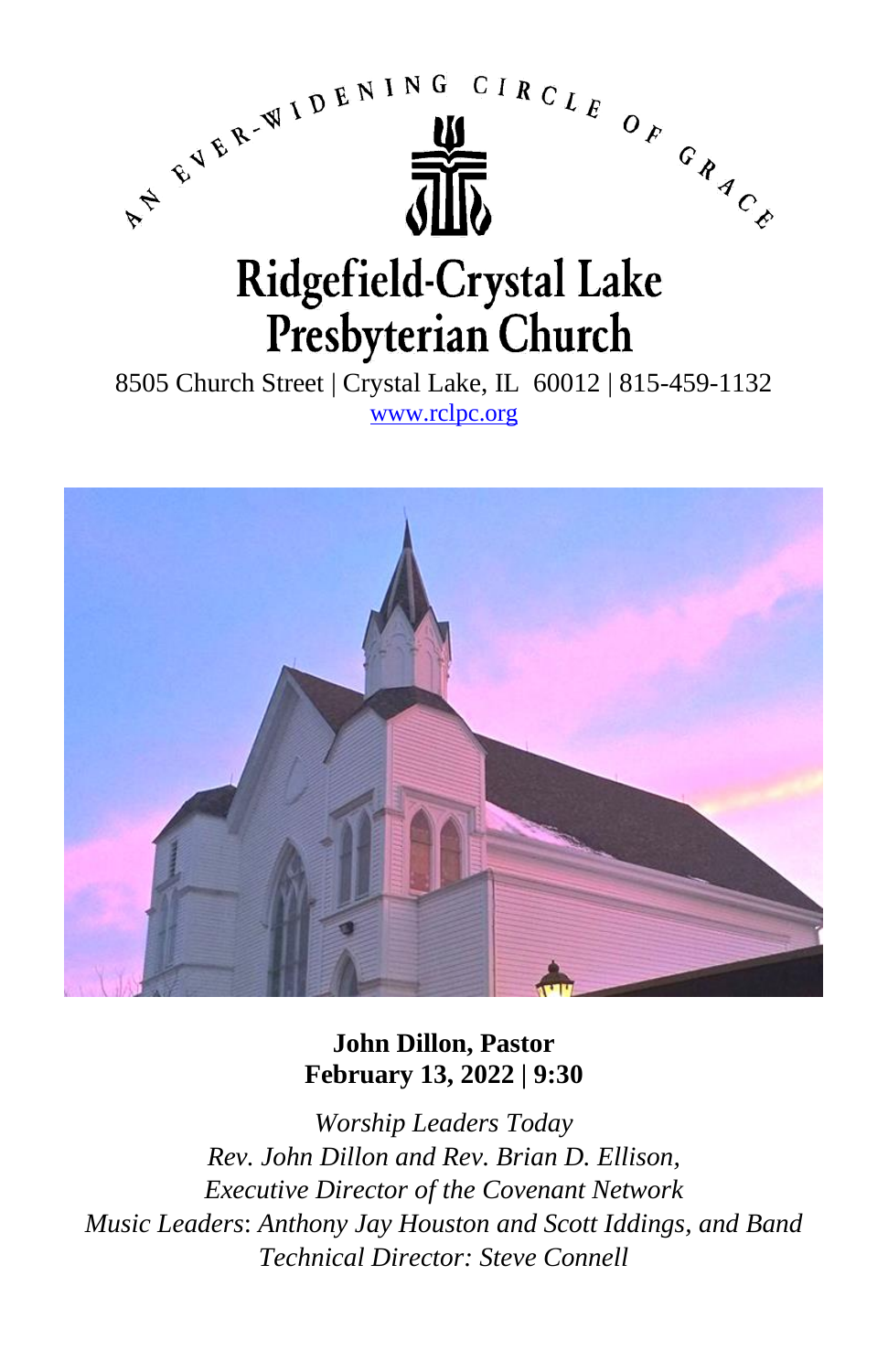# **WE GATHER IN GRACE**

*A "+" indicates all are invited to stand in either body or spirit.*

*Reminders: Our worship service is being livestreamed and is on Zoom. Per CDC guidelines, masks are required in the building.*

PRELUDE: YOU ARE MY VISION Rend Collective

## WELCOME

## +CALL TO WORSHIP

- One: Beloved, let us love one another, because love is from God.
- **All: Everyone who loves is born of God and knows God.**
- One: Whoever does not love does not know God, for God is love.
- **All: If we love one another, God lives in us, and God's love is perfected in us. Amen.**

## +COME THOU FOUNT David Crowder

**Come, thou Fount of every blessing; tune my heart to sing thy grace; streams of mercy, never ceasing, call for songs of loudest praise. Teach me some melodious sonnet, sung by flaming tongues above; praise the mount! I'm fixed upon it, mount of God's unchanging love!**

**Here I raise my Ebenezer; hither by thy help I'm come; and I hope, by thy good pleasure, safely to arrive at home. Jesus sought me when a stranger, wandering from the fold of God; he, to rescue me from danger, interposed his precious blood.**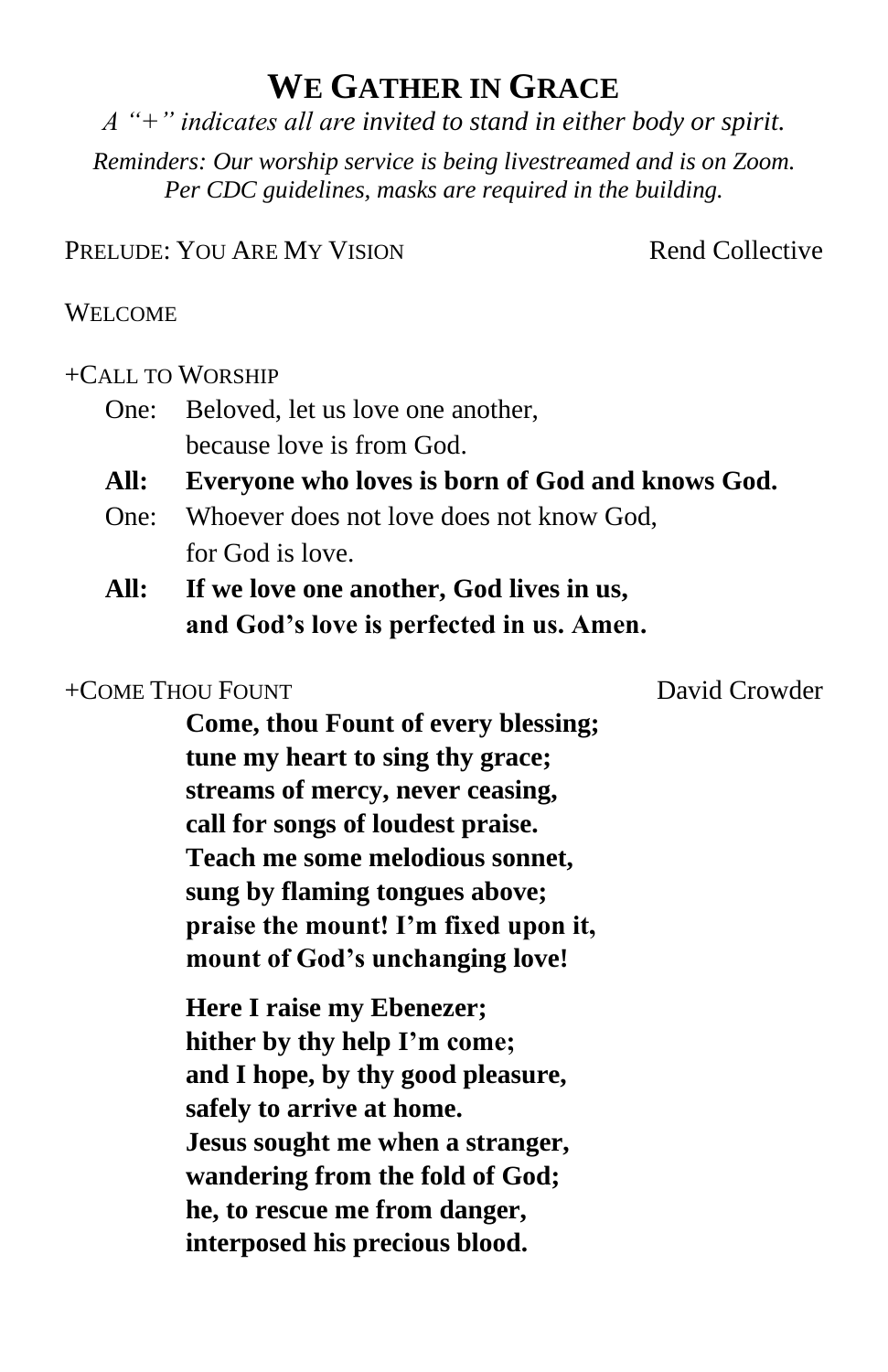**O to grace how great a debtor daily I'm constrained to be! Let Thy goodness, like a fetter, bind my wandering heart to thee. Prone to wander, Lord, I feel it, prone to leave the God I love; here's my heart; O take and seal it; seal it for thy courts above.**

**Here's my heart, Lord, take and seal it, seal it for Thy course above. Here's my heart, Lord, take and seal it, seal it for thy courts above.**

## +PRAYER OF CONFESSION

| One: Lord Jesus, you lived amongst us and suffered      |
|---------------------------------------------------------|
| from the sharp broken edges of our world and ourselves. |
| You knew rumors meant to hurt                           |
| and prejudice meant to wound.                           |

**All: Forgive us when we are the source of hurt and prejudice. For we often utter half-truths, deal in unkept promises and practice second hand obedience. Where human love festers and love runs cold, bring us hope and dignity and above all, the forgiving balm of Your Peace. Forgive us, Lord.**

+WORDS OF RECONCILIATION AND PASSING THE PEACE

| +GLORY TO GOD, WHOSE GOODNESS SHINES ON ME                  | <b>GTG 582</b> |
|-------------------------------------------------------------|----------------|
| Glory to God, whose goodness shines on me,                  |                |
| and to the Son, whose grace has pardoned me,                |                |
| and to the Spirit, whose love has set me free.              |                |
| As it was in the beginning, is now and ever shall be. Amen. |                |
| World without end, without end. Amen.                       |                |
| World without end, without end. Amen.                       |                |
| World without end, without end. Amen.                       |                |
| As it was in the beginning, is now and ever shall be. Amen. |                |
|                                                             |                |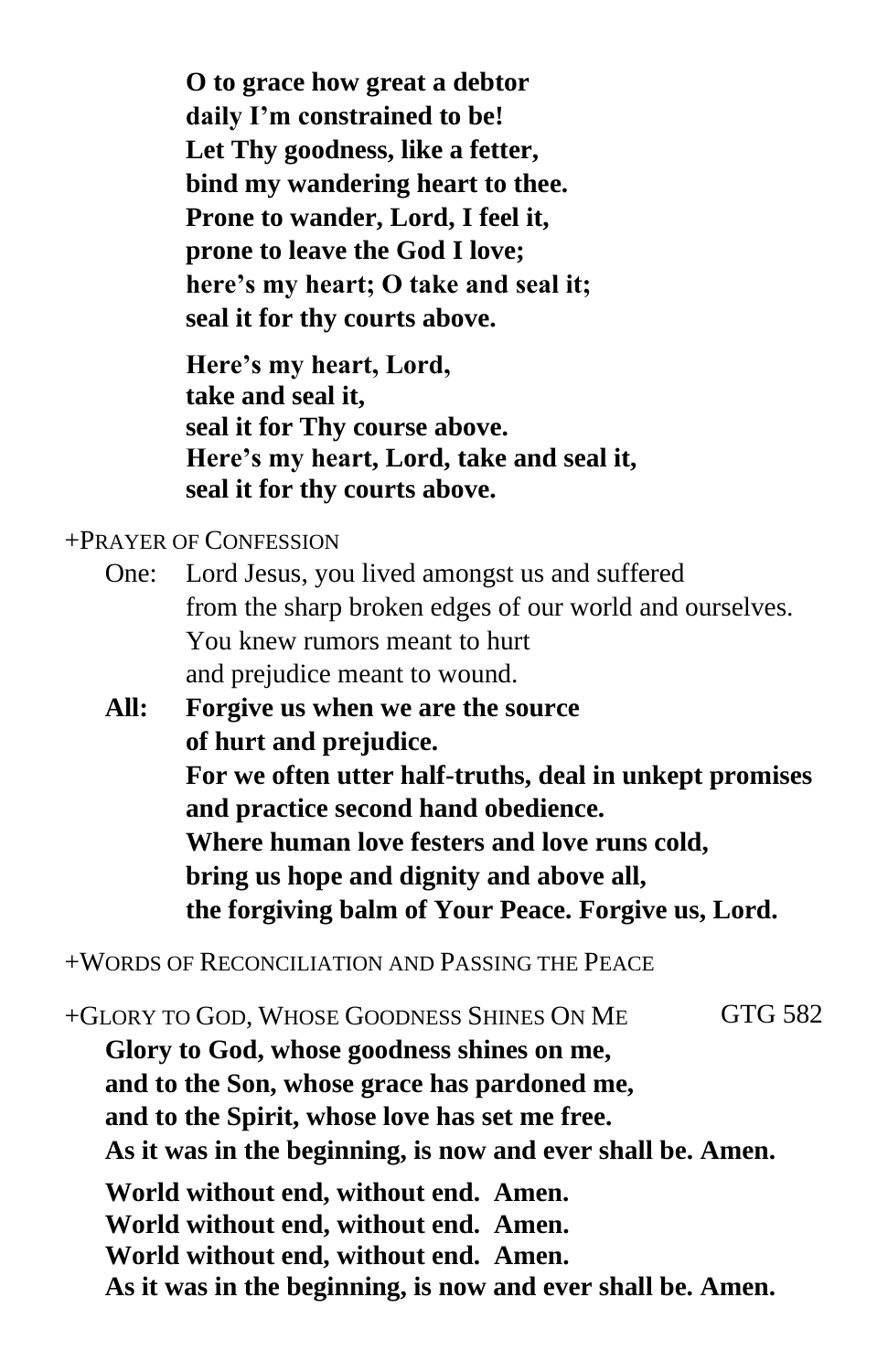# **WE GROW IN GRACE**

### WEE WORSHIP

#### SCRIPTURE READING: Mark 10:46-52

MESSAGE *"Seeing Again"* Rev. Brian D. Ellison

+LIFESONG Mark Hall; Casting Crowns

**Empty hands held high Such small sacrifice If not joined with my life I sing in vain tonight**

**May the words I say And the things I do Make my lifesong sing Bring a smile to you**

**Let my lifesong sing to you Let my lifesong sing to you I wanna sign your name To the end of this day Knowin' that my heart was true Let my lifesong sing to you**

**Lord I give my life A living sacrifice To reach a world in need To be your hands and feet May the words I say And the things I do Make my lifesong sing Bring a smile to you**

**Let my lifesong sing to you Let my lifesong sing to you I wanna sign your name To the end of this day Knowin' that my heart was true let my lifesong sing**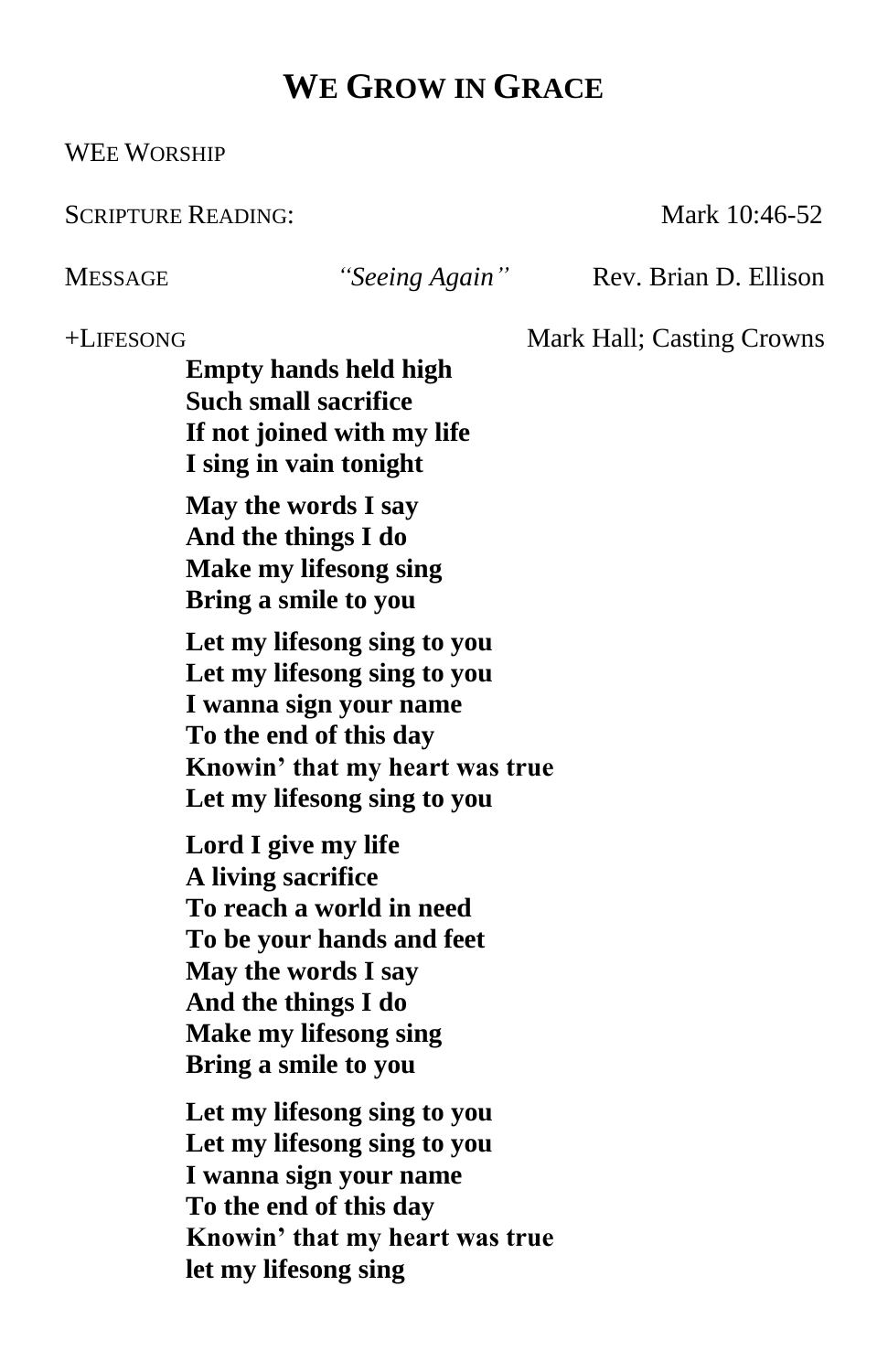**Let my lifesong sing to you Let my lifesong sing to you I wanna sign your name To the end of this day Knowin' that my heart was true let my lifesong sing to you**

PRAYERS OF THE PEOPLE AND THE LORD'S PRAYER

**Our Father, who art in heaven, hallowed be thy name. Thy kingdom come, thy will be done, on earth as it is in heaven. Give us this day our daily bread; and forgive us our debts, as we forgive our debtors; and lead us not into temptation, but deliver us from evil. For thine is the kingdom, and the power, and the glory, forever. Amen.**

**OFFERING** 

+DOXOLOGY Crowder **Praise God, from whom all blessings flow; praise Christ, all people here below; praise Holy Spirit evermore; praise Triune God, whom we adore. Amen. Amen. Amen. Amen.**

+PRAYER OF DEDICATION

# **WE GO IN GRACE**

+TAKE TO THE WORLD Aaron Tate **Go in peace to love and to serve And let your ears ring long with what you have heard And may the bread on your tongue leave a trail of crumbs To lead the hungry back to the place that you are from**

**And take to the world this love hope and faith Take to the world this rare relentless grace And like the three in one Know you must become what you want to save 'Cause that's still the way He takes to the world**